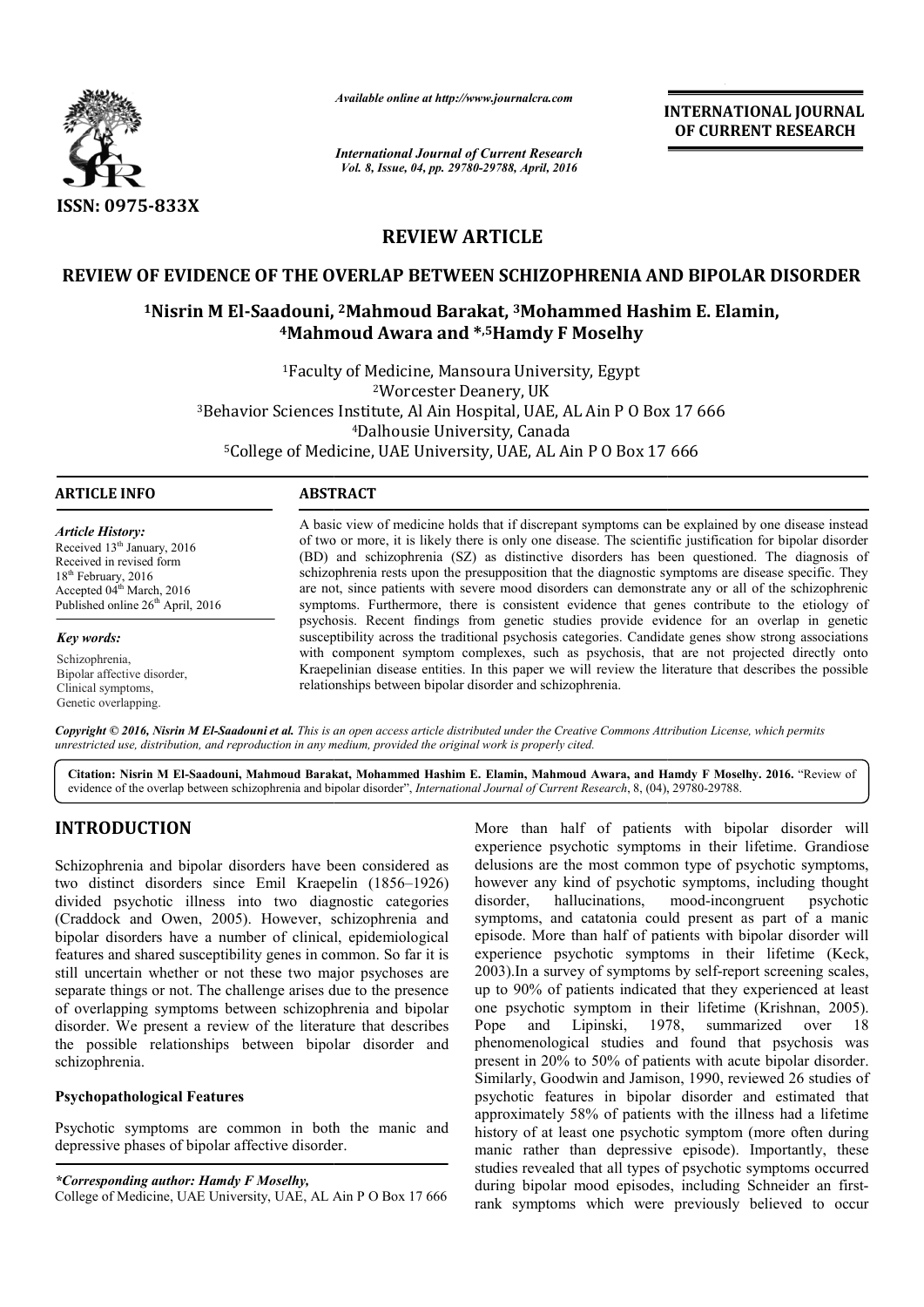exclusively in patients with schizophrenia (Azorin, 2007). Furthermore, Marneros *et al*, 2009 carried out a longitudinal study on 182 patients meeting the DSM-IV criteria for bipolar I disorders over a long period of time (16 years). During the investigated course (mean duration  $= 16.84$  years,  $SD = 10.91$ , although 66% of the patients developed mood incongruent psychotic symptoms at least once, the great majority of episodes did not show any mood -incongruent psychotic symptoms (MIS): Out of 1,539 episodes, 68% did not experience any MIS, whereas 32% did. In the group of patients who had MIS at least once  $(n = 120)$ , when 1,003 episodes were assessed, there was no significant difference between those who did not experience MIS  $(518 = 52%)$  and those who experience them  $(485 \approx 48\%)$ . They found that bipolar I patients with mood -incongruent psychotic symptoms differ from patients without mood -incongruent psychotic symptoms in the following domains:

- Gender distribution, 57% of all cases with MIS were found in males and 43% in females. In contrast, bipolar patients not having MIS were most often females (60%).
- Although the frequency of mental illnesses in the families of patients with mood-congruent is nearly the same as that with mood -incongruent psychotic symptoms (57 vs. 56%). The frequency of schizophrenia, however, is higher in families of mood-incongruent psychosis than that in the families of patients with mood-congruent psychotic symptoms. However, the significance is weak.
- It is very rare that the mood incongruent disorder manifests for the first time after the age of 55.
- Additionally, there are significant differences between the two groups regarding prognosis, especially disability and social consequences of the illness. One of the most robust indicators of disability and social consequences is the variable "disability pension" (as it excludes subjective estimations of the patients or subjective impressions of the investigator). Significantly more patients with MIS (63 vs. 48%) had to retire due to the mental disorder and also at a significantly younger age (approx. 37 years vs. approximately 45 years of age) than patients with moodcongruent psychotic symptoms.
- Significantly more bipolar I patients with mood incongruent psychotic symptoms had no stable heterosexual (or in very few cases a homosexual) relationship than patients with mood-congruent psychotic symptoms (45 vs. 24%). In spite of the fact that the mean age at investigation showed a statistically significant difference, albeit a weak one (50.72 vs. 46.4 years), this finding perhaps only relies on the patients' age, as in both groups the youngest patient was 21 or 22 years old i.e. suitable age for starting a relationship(Marneros,2009).

Finally, in his study on in 352 patients with bipolar I disorder participating in the Stanley Foundation Bipolar Treatment Network, Keck *et al*., 2003 reported that: Mood-congruent (grandiose, referential, and persecutory) delusions were the most prevalent presentations of delusional ideation. Moodincongruent (bizarre and first-rank) delusions occurred in 29% of patients with psychotic features. Among patients with a history of psychosis, hallucinations occurred in 25% and were most commonly auditory or visual. Symptoms of catatonia, grossly disorganized behavior, and negative symptoms occurred in 21% of patients with psychosis. It has been estimated that 48% of patients who were experiencing a manic episode present with at least one delusion, 19% with one thought disorder (defined by the authors as "problems in the ability to attend, abstract, conceptualize, express or continue coherent thought") and 15% with one hallucination.

#### **Risk factors for psychosis in bipolar patients**

- Increased severity of the illness, the severer the core manic symptoms, the more prominent, the more bizarre and more frequent are the psychotic symptoms. (Harrow *et al*, 2000).
- Early age at onset of bipolar disorder is associated with a higher incidence of psychosis. However, early onset is not necessarily associated with a poor long-term outcome (Krishnan, 2005). The objective of the current analysis was to further explore the spectrum of psychosis in patients with bipolar mania. In the only study in an epidemiologically derived sample, Carlson *et al*. 2000, found that onset between 15 and 20 years of age of mania was associated with paranoid ideation in 100% of the sample and grandiosity in 74%, as compared with 80% and 74% respectively in the adult-onset group.
- Racial differences in symptom profiles suggest that black patients may demonstrate more severe psychotic symptoms, especially first-rank symptoms, as compared with whites (Strakowski, 1996).
- Family history of psychotic bipolar disorder, schizoaffective disorder or schizophrenia (Canuso, 2008).

#### **Phenomenological Evidence Supporting an Overlap between Schizophrenia and Bipolar disorder**

The most marked clinical feature shared by patients with Schizophrenia (SZ) and Bipolar disorder (BD) is psychosis. Psychotic symptoms, such as delusions, hallucinations, disorders of forms of the thought, and grossly disorganized or catatonic behavior, are major components in clinical characteristics of Schizophrenia. Additionally, some schizophrenic patients also present negative symptoms; including anhedonia (loss of interest or pleasure in daily activities) and avolition (lack of desire, or motivation to pursue meaningful goals). The conventional diagnostic criteria for BD are established based upon mood disturbances, i.e., mania and depression. For individuals diagnosed with bipolar affective disorder, their manic episodes may be dominated by psychotic symptoms. Previous studies have estimated that at least 50% of BD individuals have experienced at least one psychotic episode during their lifetime. Additionally, mood components may also be shared by individuals afflicted by SZ and BP (Hafner, 2005). Individuals affected by schizophrenia may also present affective disturbances that mimic depression and mania. Schizophrenic patients may exhibit reduced emotional responses or experience overly active and exultant feelings. Studies reported that the lifetime prevalence of depressive mood (lasting for at least 2 weeks) at first admission for schizophrenia is 83%. Additionally, during the first psychotic episode 71% of schizophrenic patients presented clinically relevant depressive symptoms and 23% were diagnosed with a depressive episode. In addition, anhedonia, one of the negative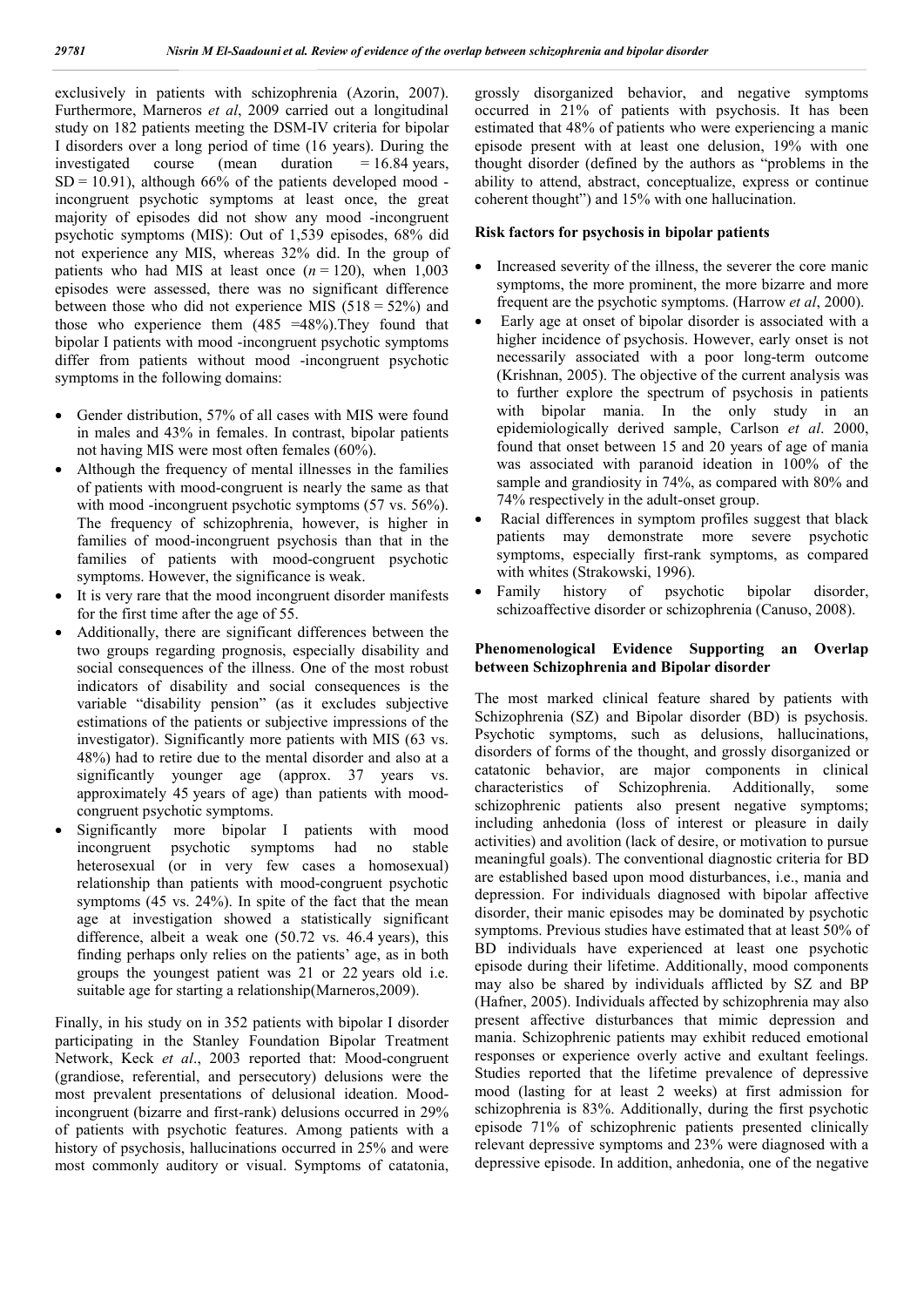symptoms inherent to schizophrenia, is also a symptom in depression. Romney and Candido, 2001, examined clinical symptoms in schizophrenia and major depressive disorder using factor analysis and found that anhedonia pertains to the domain of depression. Hence, differential diagnosis between schizophrenia and Bipolar disorder is required for individuals exhibiting negative symptoms such as anhedonia. Such overlap in symptoms has provided the first line of evidence for shared etiological components in SZ and BD (Lake and Hurwitz, 2006).

Pathophysiology: The thalamus is considered to play a crucial role in the pathophysiology of psychiatric illnesses such as schizophrenia (Andreasen, 1997) and mood disorders (Soares and Mann, 1997). The thalamus forms a variable gate of access for sensory information to reach the cerebral cortex (McCormick and Bal, 1994). Dysfunctional cortico-striatothalamic connections and abnormal thalamocortical connections associated with schizophrenia were widely demonstrated (Andreasen, 1997; Woodward *et al*., 2012). Furthermore, schizophrenic patients show anatomic (Ettinger *et al*., 2007) and metabolic (Kim *et al*., 2000) thalamic alterations. In contrast to this, no abnormalities in thalamic size have been found in persons with bipolar or unipolar affective disorders (Mamah *et al*., 2010). Nonetheless, functional and neurochemical abnormalities in this brain region have been reported for individuals with bipolar disorders (Deicken *et al*, 2000). Alterations of pre-attentive sensory gating as reported in neurophysiological studies emphasize the central role of the thalamus in the regulation of cortical input. The prepulse inhibition has been shown to be abnormal in patients with schizophrenia and their relatives (Braff, 2010). The findings are not equally consistent for patients with bipolar disorder (Thaker, 2008). However, two studies reported an abnormal prepulse inhibition in patients with bipolar disorder (Perry *et al*., 2001) and their first-degree relatives (Giakoumaki *et al*., 2007), whereas Carroll *et al*. (2007) found no difference in prepulse inhibition between bipolar patients and healthy controls. Despite their advantageous high temporal resolution, electrophysiological studies of possible thalamocortical dysfunction in schizophrenia or bipolar disorder other than the startle response are rare. Later evoked potential phenomena have been studied more often than early ones, i.e., occurring within 50 ms after stimulus application (Shagass *et al*., 1977). However, early evoked potentials are less susceptible to changes by uncontrollable factors such as, attention, and their underlying neurophysiology is better understood than that of the later potentials (Buchner *et al*., 1995).

Finally, the findings of Hagenmuller *et al*., 2014 study suggest that the risk for schizophrenia, in contrast to bipolar disorder, may involve an impairment of early cerebral somatosensory processing. Neurophysiologic alterations in schizophrenia may precede the onset of initial psychotic episode and could therefore serve as indicator of vulnerability for developing schizophrenia. This study is the largest investigation of somatosensoryevoked potentials published to date, and the first in populations at risk for developing psychosis. The heterogeneity among studies and the lack of SEP studies comparing schizophrenia and bipolar disorder as well as the

sparse studies comparing these populations on the risk level limit definitive conclusions from the literature to date.

#### **Response to medications**

Pharmaceutical managements may reveal the pathological mechanism of a disease. A small number of same classes of pharmaceutical treatments are possibly considered to treat the two disorders. The mechanisms of actions of these treatments may shed some understandings into the molecular basis for these 2 disorders. Atypical antipsychotics that target both the dopamine 2 (D2) and serotonin 5-HT2A receptors can be used to treat SZ. Lately, anti-psychotic agents have been increasingly prescribed to BD patients. The effects of these pharmaceutical combinations on SZ and BD suggest that dopaminergic and serotonic pathways are both involved in the pathogenesis of SZ and BD (Bowden, 2005).

#### **Genetic Evidence supporting the overlap between Bipolar Disorder and psychotic spectra**

Psychiatric research, including the search for predisposing genes, has tended to proceed under the assumptions that schizophrenia and bipolar disorder, as defined in Diagnostic and Statistical Manual of Mental Disorders, Fourth Edition, and International Statistical Classification of Diseases, 10th Revision, are discrete disease entities with distinct etiology and pathogenesis and that these disease entities can be identified by current "operational" diagnostic conventions. However, recent findings emerging from genetic studies show increasing evidence for an overlap in genetic susceptibility across the traditional binary classification of psychosis (Crow, 2007). The emerging evidence suggests the possibility of relatively specific relationship between genotype and psychopathology. For example, variation in Disrupted in Schizophrenia 1 (DISC1) and Neuregulin 1 (NRG1) may confer susceptibility to a form of illness with mixed features of schizophrenia and mania (Wolfgang Maier, 2008).

**Family Studies**: Many family studies have demonstrated that schizophrenia and bipolar disorder tend to "breed true". However, some studies have shown statistically significant evidence that bipolar disorder occurs at increased rates in relatives of probands with schizophrenia, and that schizophrenia occurs at increased frequency in relatives of probands with bipolar disorder (Valles, 2000). Moreover, schizoaffective disorder has been shown to occur at increased rates both in families of probands with schizophrenia and in those of probands with bipolar disorder, and both schizophrenia and bipolar disorder have been shown to occur at increased rates in families of probands with schizoaffective disorder. (Owen *et al*, 2007). This is supported by one of the largest family studies to date, which used the Swedish inpatient case register and obtained data on over 13 000 cases of schizophrenia and 5000cases of bipolar disorder. The crossdisorder incidence ratios were robustly increased in siblings and half-siblings for both schizophrenia and bipolar disorder (Ősby, 2001).

**Twin Studies**: Only one twin study has used an analysis that was unconstrained by the diagnostic hierarchy inherent in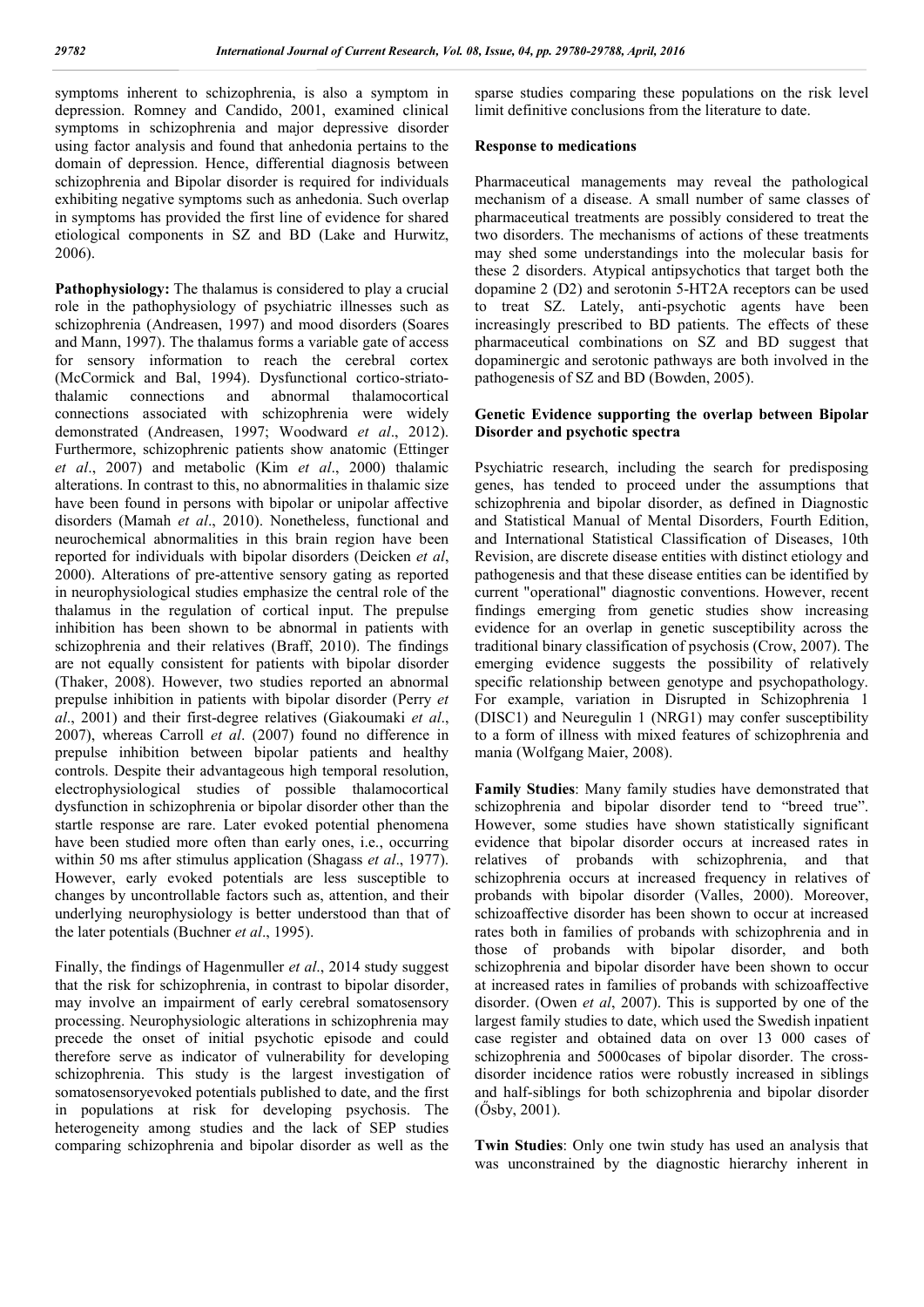current classification systems (i.e., the principle that schizophrenia "trumps" mood disorder in diagnosis). This study demonstrated a clear overlap in genetic susceptibility to syndromically defined mania and schizophrenia (Cardno *et al*, 2002). In addition to supporting the existence of some susceptibility genes that are specific to schizophrenia and others that are specific to bipolar disorder, it suggested that there are others that influence susceptibility to schizoaffective disorder, schizophrenia, and bipolar disorder. Data from twin studies have supported a genetic relationship between bipolar disorder and psychotic disorders. Cardno and colleagues (2002), applying nonhierarchical diagnostic definitions such that twins could be assigned lifetime diagnoses for more than one of these disorders, reported significant correlations in genetic liability among the three syndromes; the genetic correlations were 0.68 for schizophrenic and manic syndromes and 0.88 for schizoaffective and manic syndromes. The genetic liability to schizoaffective disorder was entirely shared with the two other syndromes. One possibility raised by these studies is that genes actually influence psychosis, a phenotypic feature common to schizophrenia and a subset of probands with bipolar disorder.

**Linkage Studies:** Genetic linkage studies have identified some chromosome regions that show convergent or overlapping regions of interest in both schizophrenia and bipolar disorder including regions of 13q, 22q, 6q (Williams *et al*, 2003); and 18 (Berrettini*,* 2003). There are, however, difficulties in interpreting overlaps in linkage findings from different phenotypes because of the poor localization of linkage signals for complex disorders and difficulties assessing statistical evidence for significant co-occurrence. However, the hypothesis that loci exist that influence susceptibility across the schizophrenia-bipolar divide has recently received further support from a genome-wide linkage scan using families selected on the basis of a member with *DSM-IV* schizoaffective disorder, bipolar type. This study demonstrated genome-wide significant linkage at 1q42 and suggestive linkage at 22q11,with evidence for linkage being contributed equally by "schizophrenia "families (i.e., those where other members had predominantly schizophrenia)and "bipolar" families (i.e., those where other members had predominantly bipolar disorder) (Hamshere *et al*., 2005).

**A sex chromosomal locus:** There is, however, a genetic phenomenon that deserves more attention than it has so far received. This is the same sex concordance effect which was first reported for psychosis by Mott (1910), and is present in affective as well as schizophrenic psychoses. It is, consistent with a sex chromosomal locus, i.e., with X and Y linkage. Same sex concordance arises because when a sex-linked gene is transmitted from a father it travels either on his X chromosome or on his Y. If on the Y, it is transmitted to his sons, whereas if on the X it is transmitted to his daughters. Thus a tendency arises for the gene to be associated within families with sex of probands. If the gene is transmitted from the mother on her X chromosome it may travel either to sons or daughters, indicating that (at least with dominant transmission) same-sex concordance arises from paternal transmission. Although no genes for psychosis have been established through linkage studies, the tendency to

concordance by sex for psychosis within families that applies to both affective and schizophrenic illnesses suggests a gene that is present on both X and Y chromosomes (Akiskal, 2007).

**Studies of Individual Genes**: Linkage studies can only provide at best indirect evidence for shared genetic effects. More direct evidence has come from reports implicating variation in the same genes as influencing susceptibility to both schizophrenia and bipolar disorder. In most cases the gene was first implicated in studies of schizophrenia, and the evidence in most cases is strongest for this phenotype. This could reflect the true contribution to the phenotype or may simply reflect the fact that substantially greater resources and samples have been used to date on studies of schizophrenia (Craddock *et al*, 2006). We will consider the evidence for each gene in turn.

*NRG1:* was first implicated in schizophrenia in the Icelandic population after a systematic study of 8p21-22 revealed association between schizophrenia and a multimarker haplotype at the 5'end of *NRG1*(Stefansson *et al.*, 2002). *NRG1* has notyet been extensively studied in bipolar disorder. However, many studies suggest that *NRG1* plays arole in influencing susceptibility to both bipolar disorder and schizophrenia and that it may exert a specific effect in the subset of functional psychoses characterized by both manic and mood-incongruent psychotic features.

*DISC1 (***Disrupted in Schizophrenia 1)**: *DISC1* is certainlyan interesting candidate gene for mental disorder. DISC1 SNPs Linked to Bipolar and Schizophrenia in Scottish Women. In a study of linkage disequilibrium in a representative sample of the Scottish population across the 510 kb of TRAX and DISC1, SNPs representing each haplotype block were selected for case-control association studies of both schizophrenia and bipolar disorder. Significant association with bipolar disorder in women P=0.00026 was detected in a region of DISC1. Only the association between bipolar women and DISC1 remained significant after correction for multiple testing (Hodgkinson *et al*., 2004).

*DTNBP1 (Dysbindin,* dystrobrevin-binding protein 1): *Dysbindin*was first reported by Straub *et al*, 2002in schizophrenia and now there is quite impressive support from a number of studies reviewed recently. However, Raybould and colleagues, 2005, reported the first study of single-nucleotide polymorphisms (SNPs) from dysbind in bipolar disorder. They found no significant associations in bipolar disorder as a whole but found modestly significant evidence for association in asubset of bipolar cases with predominantly psychotic episodes. This finding suggests that variation in dysbind in confers risk to some aspect of the psychotic syndrome rather than to the *DSM-IV* schizophrenia phenotype per se. Moreover, Breen *et al*, 2006, reported evidence for association with dysbidin SNPs in a small sample of bipolar patients, though no analyses stratified by phenotype were conducted.

*G72 (DAOA)/G30*: This locus was first implicated in studies of schizophrenia by Chumakov *et al*, 2002, who undertook association mapping in the linkage region on chromosome 13q22-34. This locus has been quite extensively studied in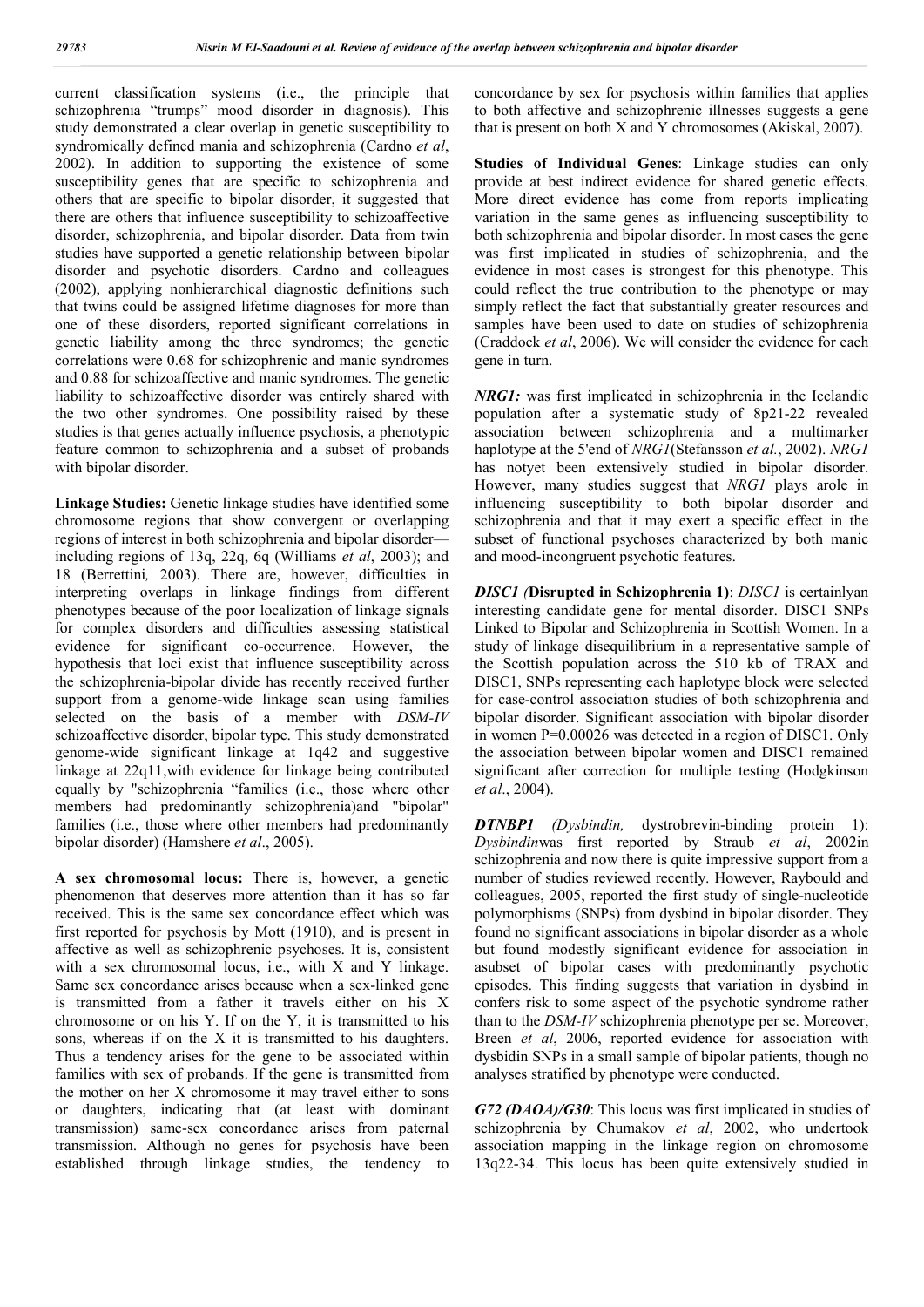bipolar disorder, for which it is now arguably the bestsupported locus. Support for association with bipolar disorder has been reported from at least 5 independent datasets, and, as for schizophrenia, the presence of association is supported by meta-analysis without clear implication of specific alleles or haplotypes (Detera-Wadleigh *et al*. 2006). No pathologically relevant variant has yetbeen identified, and the biological mechanism remains to be elucidated. The current evidence supports these predictions: Neuregulin 1 and the gene product of G72/G30 (more precisely DAOA) are serving very different neurobiological pathways. Nevertheless, the proteins expressed by the two genes which operate most likely as susceptibility for schizophrenia as well as bipolar disorder have one functional target in common: the glutamatergic NMDA receptor and postsynaptic proteins of the glutamatergic pathway in the hippocampus. This structure and this region are apparently strongly involved in the pathophysiology of schizophrenia and also in bipolar disorder (Owen, 2003).

**Post-mortem studies:** Another target area is myelinizationand oligodendroglia which are under the control of neuregulin during development, whereas schizophrenia displays a reduced number of oligodendroglia (prefrontal) in post mortem studies, bipolar disorder does not reveal a changed number. However, an under expression of genes involved in myelinization was found for both disorders (Tkachev *et al*, 2003). On a macroscopic level a comparable mixture of similarities and dissimilarities between both disorders emerged from the single volumetric study considering schizophrenia and bipolar disorder compared to controls in the same study (McDonald *et al*, 2004).

One possible explanation of associated genetic markers between both diagnoses is mediation of these associations through the genetic determination of shared symptom patterns. Schulze *et al*. (2005) found that a single symptom "persecutory delusions" is significantly associated with specific genetic markers, but not any other symptoms which are going together with any of both disorders. "Persecutory delusions" are common in schizophrenia as well as bipolar disorders. However, a symptom-related association suffers from a lack of stability due to their reduced reliability and was not replicated by Williams *et al*., 2006.These authors found a crossdiagnostic association of the same genetic markers in the G72/G30 locus to major mood syndromes which are also common in schizophrenia (Lin and Mitchell, 2008). Such findings suggest an overlapin the biological basis of disorders. Current genetic findings suggest that rather than classifying psychosis as a dichotomy, a more useful formulation may be to conceptualize alternative categories ora spectrum of clinical phenotypes with susceptibility conferred by overlapping sets of genes (Craddock and Owen, 2005).

**Cognitive functions impairment**: Abnormalities in information processing associated with these 2 disorders include P300-evoked response latency and amplitude, P50auditory-evoked response suppression, prepulse inhibition, (Perry *et al*., 2001) facial scan path patterns, and a mismatch negativity paradigm (Loughland, 2002). Additionally, other cognitive function impairments, such as executive deficits, can be demonstrated in psychotic and bipolar disorder (Szoke *et al*.

2008). If an end phenotype is influenced more directly by genetic factors, one may expect to observe a higher heritability of an endophenotypecompared with its end-point disease. Take smooth pursuit eye movement (SPEM) as an example. SPEM refers to the movement of the eyes as they track a slowly moving target, a process that is initiated by visual processing of motion signals. One of the major SPEM sub-measurements, predictive pursuit gain, is highly heritable (heritability estimate = 0.90), (Hong *et al*., 2006) indicating that this trait is under substantial genetic control. Additionally, both schizophrenic patients and their unaffected relatives are more likely than healthy individuals to have deficits in SPEM, suggesting that this trait co-segregates with SZ and that deficits in SPEM are not secondary sequel occurring as a result of SZ. Moreover, individuals affected with BD and their relatives are also more likely to have deficits in SPEM compared with healthy individuals (Kathmann *et al*., 2003). Genetic analysis of SPEM-related phenotypes has provided further insights into shared genetic influences that might cut across different psychiatric diagnoses, including SZ and BD. For example, 2 studies have reported evidence for link age of SPEM phenotype to 6p23-21, suggesting that this chromosomal region may harbor one or more genes influencing variation in SPEM (Matthysse, 2004). Interestingly, the same region also harbors 2 genes previous associated with risk of schizophrenia, *ATXN1* (*SCA1*) and *NOTCH4*.

**Endophenotypes and pathogenesis of SZ and BD**: Other candidate genes associated with SPEM include dopamine D3 receptor gene (*DRD3*), *DISC1* (Hennah, 2005) and *COMT*. All these genes have also been hypothesized to play a role in the pathogenesis of SZ and BD. Taken together, these findings suggest that the study of common endophenotypes for SZ and BD, such as SPEM, may reveal insights into alleged etiologic factors linking these 2 disorders. Studying common endophenotypes may circumvent the limitation of hierarchical diagnostic system posed on SZ and BD. Meanwhile, the conceptualization of endophenotypes does not contradict the putative hierarchical pathological relationship between SZ and BD. Furthermore, endophenotypes can allow the investigator to examine the genotype-phenotype relationship in the same population. Conventional studies focusing on SZ and BD in different populations separately may produce findings that cannot be transferred to each other. Therefore, deciphering the genetics of common endophenotypesmay serve as an alternative and effective approach to untangling the mechanism of shared genetic liability for these 2 disorders. Goldman and Ducci, 2007 discovered a number of lociwith a greater impact on endophenotypes compared with relatedpsychiatric disorders, such as BD and alcoholism. However, one recent study compared the effects of genetic variants on severalendophenotypes and end-point diseases using the meta-analysistechnique and did not produce supportive evidence for this assumption. The investigators examined 7 different endophenotypes, such as "circadian rhythm" and prefrontal cognitive function, etc., as the endophenotypes for BD, and "spatial and verbal working memory" and "ventricular enlargement," etc., as endophenotypes for SZ. Their findings suggest that genetic contributions of the COMT gene Val/Met polymorphism to endophenotypes were notsignificantly different from those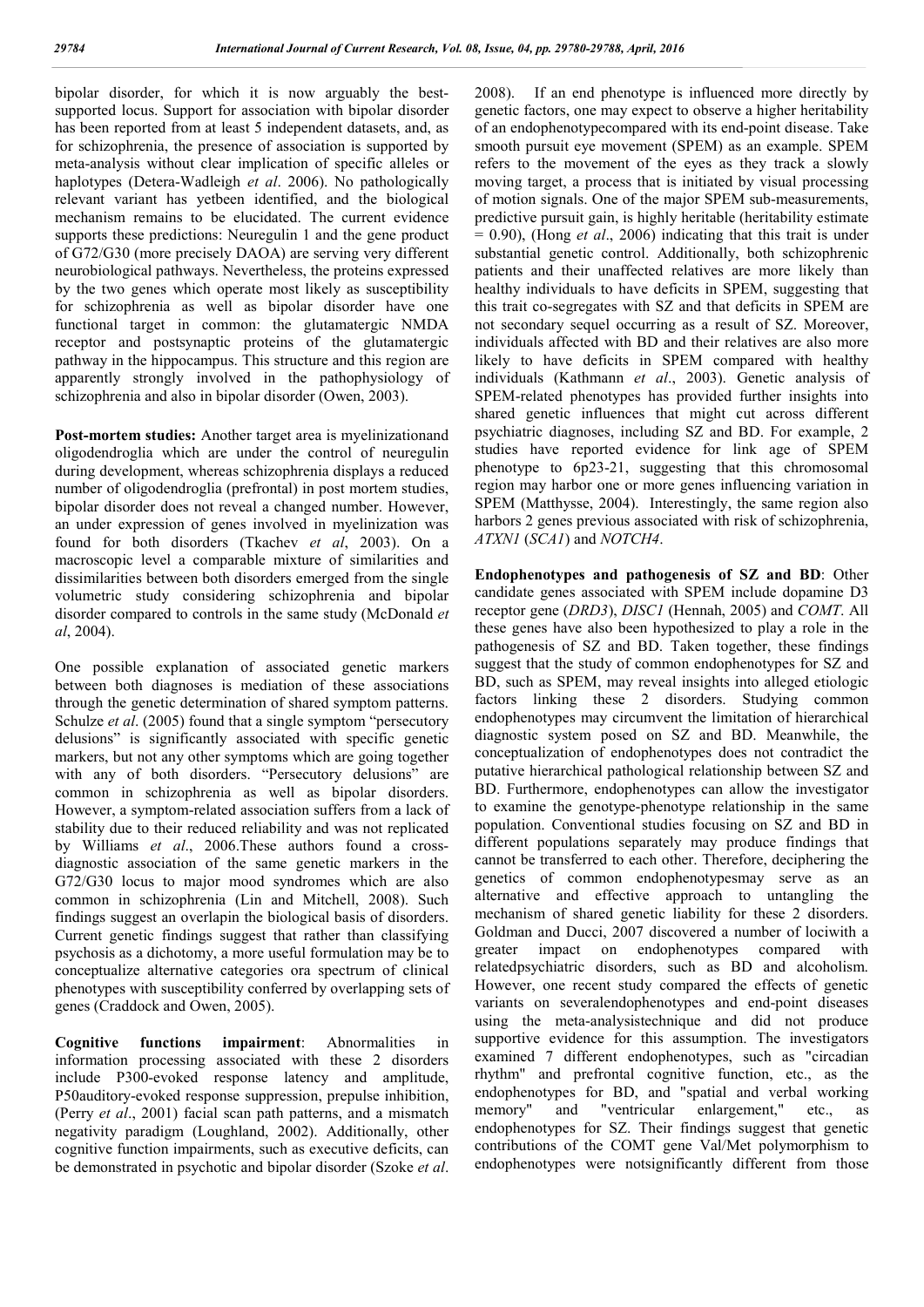effects on SZ or BD (Flint, 2007). Therefore, one needs to carefully evaluate the locus-specific genetic effect size of the endophenotype in order to unravel the joint genetic determinants for SZ and BD. Alternatively; investigators can use an endophenotype to selecta more clinically homogeneous subgroup of subjects for genetic studies. SZ and BD characterized by a shared endophenotypic feature may be regarded as subtypes of SZ and BD, respectively. Such an endophenotype-based approach may not only overcome the problem of genetic heterogeneity in each individual disorder but also enhance clinical resemblances for these 2 disorders and hence help identify the shared genetic variant of a possiblylarger effect. This approach may allow investigators to avoidthe concern that an endophenotype is not modulated by less complexgenetic factors than those associated with the risk of SZ or BD (Wolfgang Maier, 2008).

**Pharmaco-genetic aspect of the monoamine (MA) neurotransmitters** norepinephrine (NE), dopamine (DA) and serotonin (5-HT) play important roles in psychotic disorders. The availability of extracellular NE, DA and 5-HT is limited by presynaptically localized transporters, NET, DAT and SERT, respectively. Polymorphisms in monoamine transporter genes could influence transporter function in a variety of ways. Single nucleotide polymorphisms (SNPs) that substitute one amino acid for another (nonsynonymous) could alter expression levels by producing an unstable protein conformation, resulting in retention in the endoplasmic reticulum via quality control mechanisms, or decreasing the time resident on the plasma membrane surface. Dopamine is a major neurotransmitter and pharmacological evidence suggests that dysfunction of the dopaminergic system could be involved in the etiology of the major psychiatric disorders (Georgieva, 2002).

**Dopamine transporter:** Dopamine transporter (also dopamine active transporter, DAT, SLC6A3) is a membrane-spanning protein that pumps the neurotransmitter dopamine out of the synapse back into cytosol, from which other transporters sequester DA and NE into vesicles for later storage and release. Dopamine reuptake via DAT provides the primary mechanism through which dopamine is cleared from synapses except in the prefrontal cortex, where dopamine uptake via the norepinephrine transporter plays that role. The dopamine transporter plays a key role in the regulation of central dopaminergic transmission, which modulates cognitive processing. Disrupted dopamine function and impaired executive processing are robust features of schizophrenia and other psychotic disorder (Joober, 2000). The dopamine transporter (DAT) is a member of the family of  $Na<sup>+</sup>$  and Cl- -dependent neurotransmitter transporters. The DAT is believed to control the temporal and spatial activity of released dopamine by rapid reuptake of the neurotransmitter into presynaptic terminals. It is therefore an important element in regulating the action of dopamine on locomotion, cognition, affect and neuroendocrine functions (Grünhage, 2000).

**The role of polymorphism in DAT gene expression:** A large-scale SNP discovery study that examined 106 genes encoding proteins with functions relevant to cardiovascular and neurologic disorders was the first to identify SNPs, six synonymous and one nonsynonymous, in the hDAT gene (Cargill *et al.*, 1999). Another group identified ten SNPs, including two novel nonsynonymous SNPs, in controls and bipolar disorder patients (Grunehage, 2000). Several groups have studied the association between the VNTR polymorphism and some neuropsychiatric disorders, which are thought to be related to dopaminergic neurons such as attention deficit hyperactivity, alcohol abuse, schizophrenia and bipolar disorder. However, the relationship between the DAT1 gene and these disorders remains unclear because some studies have reported no association between the VNTR polymorphism and these disorders (Jonathan, 2005). Genetic association studies have implicated the *DAT1* gene in the development of various<br>neuropsychiatric disorders including attention deficit disorders including attention deficit hyperactivity disorder, bipolar affective disorder, schizoid avoidant behavior, cocaine-induced paranoia. All published studies employed the VNTR polymorphism for testing of the *DAT1* gene (Heinz, 2000). Linkage studies in schizophrenic patient pedigrees from Italy, Rouen, France and the Island of La Reunion and Germany failed to demonstrate positive linkage of the 40-bp VNTR polymorphism in the *DAT1* gene to schizophrenia. Most association studies have reported no significant evidences for association between this *DAT1* polymorphism and bipolar disorder or schizophrenia (Joober, 2000; Greenwood, 2001).

**DAT Polymorphisms:** Linkage and Association studies in Affective disorder. Association studies of DAT polymorphisms and both bipolar disorder and major depressive disorder (MDD) have met with negative results. However, family-based studies of linkage, that provide a means for removing population stratification due to ethnic or socioeconomic influences, have yielded intriguing results (Greenwood, 2001).

#### **Evidence against an overlap between schizophrenia and bipolar disorder**

DSM-IV-TR diagnostic symptoms for bipolar disorder are unique. Bipolar disorder has been validated as a specific disease by consistent genetic (Green *et al*., 2005), pharmacologic (Belmaker, 2004) and epidemiologic data accumulated across 30 years (Berrettini, 2001). The concordance for bipolar disorder in monozygotic twins is approximately 75%, and susceptibility loci for bipolar disorder are established (Green *et al*., 2005). Other clinical evidence supporting mood disorder rather than schizophrenia are the following: Past history of diagnosis or symptoms of a mood disorder; family history of mood disorder or alcoholism; Periods of uncharacteristic and excessive goal-directed activities e.g. Political, religious, legal, sexual, business, criminal, medical, physical, spending, calling, writing, preaching, cleaning, planning, exercise; history of respond to lithium, valproic acid, or other mood stabilizers; Presence of uncharacteristic emotions or conflict e.g. Irritability, anger, violence, conflict with law enforcement, elation, grandiosity (paranoia), sadness, hopelessness, crying, suicidal ideation; Periods of appropriate affect; Mood-congruent delusions and/or hallucinations; Episodes of relatively normal function/remission; and enjoys a friendship, active interactions with spouse and own children, and regular interactions with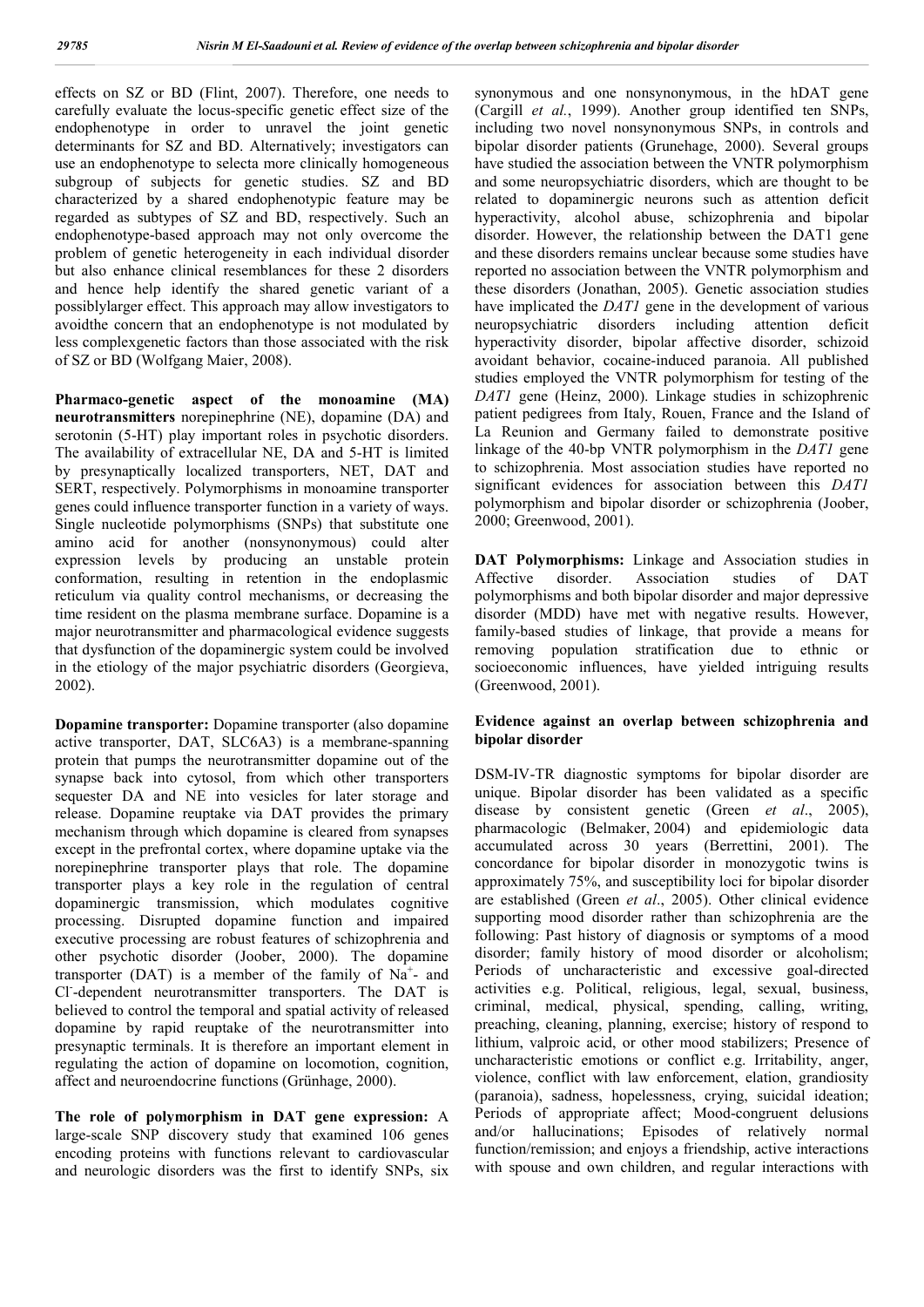others. Bipolar disorder patients compared to schizophrenia patients appear to have more social (rather than withdrawn) premorbid interpersonal function, the presence (rather than absence) of prior depression, and rapid (rather than insidious) onset. Schizophrenia is a severe chronic disorder with poor prognosis. Mood disorders are generally less severe and carry a better prognosis compared to schizophrenia. However, prognosis in schizophrenia is not invariably bad, and in psychotic mood disorders is not always benign. Thus, psychotic mood disorders may represent illnesses which are more severe than non-psychotic mood disorders, but less severe than schizophrenia. Earlier compared to later onset conditions are often considered more severe, perhaps resulting from greater genetic vulnerability.

Consistent with this notion, psychotic symptoms are more prevalent in patients with earlier compared to later onset bipolar disorders (Angst, 2008). Psychosis also appears characteristic of more severe illness when is considered longitudinally. Thus, patients with psychotic compared to nonpsychotic first manic episodes have poorer outcome, including markedly higher relapse rates at 4 years. Patients with moodincongruent compared to those with mood congruent psychotic symptoms may reflect a more obvious psychotic component, may have a long term disturbance that is more consistent with schizophrenic spectrum, and may, hence, carry a more guarded prognosis (Ketter *et al*., 2004). Finally, psychosis is central to schizophrenia but not bipolar disorders.

#### **Conclusion**

Epidemiological and genetic studies support the hypothesis that psychosis is a clinical phenotype with multiple etiologies and a genetic component. Psychosis strongly aggregates in families. Twin studies have suggested high heritability estimates for psychosis and a complex mode of transmission. Whole-genome linkages studies have identified chromosomal loci that influence susceptibility to psychosis, independent of diagnostic categories. Detailed studies of linked genomic regions have identified several putative candidate genes *(NRG 1, dysbindin, DISC 1, COMT, G72/G30, BDNF,RGS 4)*, which appear to be involved in schizophrenia and affective psychoses. It is difficult to determine the disease mechanism of each risk gene. Interactions between risk genes add to the complexity of the picture. In addition, environmental factors, interacting with risk genes, contribute to psychosis susceptibility. While originally the candidate risk genes were implicated in schizophrenia, recent findings provide evidence that many show strong associations with symptom dimensions, such as psychosis*(NRG1, DISC1, and dysbindin)* or mood symptoms *(G72/G30, BDNF)*, across the schizophrenia-mood disorder continuum. A growing number of reports suggest that psychosis may be a clinical phenotype with a unique genetic background from categorical diagnoses. Future genetic studies, focusing on the symptom dimensions across the functional psychosis continuum, are needed. Dimensional approach may provide more direct clues to understanding the mechanisms of psychotic illnesses (Elena Ivleva, *et al*., 2008). Genetic studies suggest that psychosis may be conceptualized as a clinical phenotype with specific genetic etiologies. Hypothetically genes or sets of genes, interacting with environmental factors, may predetermine vulnerability to psychosis. Depending on additional syndrome-specific genetic influence and additional syndrome-specific genetic influence and environmental interactions, psychosis may coexist with other clinical phenotypes, e.g. mood symptoms or cognitive dysfunction, composing categorical diagnoses.

## **REFERENCES**

- Akiskal, H. 2007. The interface of affective and schizophrenic disorders: a cross between two spectra? In: Marneros A, Akiskal H (eds) The overlap of affective and schizophrenic spectra. Cambridge University Press, Cambridge, pp 277– 291.
- Andreasen, N. C. 1997. The role of the thalamus in schizophrenia.*Can. J. Psychiatry* 42, 27–33.
- Angst, J. 2008. Diagnosis and course of affective psychoses: was Kraepelin right? *Eur Arch Psychiatry ClinNeurosci*., (2008) 258 [Suppl 2]:107–110.
- Azorin, J. M., Akiskal, H. S. and Hantouche, E. 2005. The mood-instability hypothesis in the origin of moodcongruent versus mood-incongruent psychotic distinction in mania: validation in a French National Study of 1090 patients. *Journal of Affective Disorders*, in press.
- Belmaker, R.H. 2004. Bipolar disorder. *N Engl J Med.,*  351:476–86
- Berrettini, W. 2003. Evidence for shared susceptibility in bipolar disorder and schizophrenia. *Am J Med Genet.*  123C:59–64.
- Bowden, C.L. 2005. Atypical antipsychotic augmentation of mood stabilizer therapy in bipolar disorder. *J Clin Psychiatry*, 66:(suppl 3):12–19.
- Braff, D. L. 2010. "Prepulse inhibition of the startle reflex: a window on the brain in schizophrenia," in *Behavioral Neurobiology of Schizophrenia and its Treatment*, ed N. R. Swerdlow (Berlin; Heidelberg: Springer), 349–371.
- Breenm, G., Prata, D., Osborne, S., *et al*. 2006. Association of the dysbindin gene with bipolar affective disorder. *Am J Psychiatry,*163:1636–1638.
- Buchner, H., Adams, L., Muller, A., Ludwig, I., Knepper, A., Thron, A., *et al*. 1995. Somatotopy of human hand somatosensory cortex revealed by dipole source analysis of early somatosensory evoked potentials and 3D-NMR tomography.*Electroencephalogr.Clin.Neurophysiol.*96, 121–134. doi: 10.1016/0168 5597(94)00228-7
- Canuso, C.M., Cynthia, A., Bossie, Young Zhu, Eriene Youssef, David L. Dunner. 2008. Psychotic symptoms in patients with bipolar mania: *Journal of Affective Disorders* 111. 164–169
- Cardno, A. G., Rijsdijk, F. V., Sham, P. C., Murray, R. M. and McGuffin, P. 2002. A twin study of genetic relationships between psychotic symptoms. *American Journal of Psychiatry*, 159 (4), 539–45.
- Cargill, M. *et al*. 1999. Characterization of single-nucleotide polymorphisms in coding regions of human genes. *Nat Genet*; 22: 231–238
- Carlson, G.A., Bromet, E.J., Sievers, S. 2000. Phenomenology and outcome of subjects with early- and adult-onset mania. *Am J Psychiatry*, 157:213–219.
- Carroll, C. A., Vohs, J. L., O'donnell, B. F., Shekhar, A., and Hetrick, W. P. 2007. Sensorimotor gating in manic and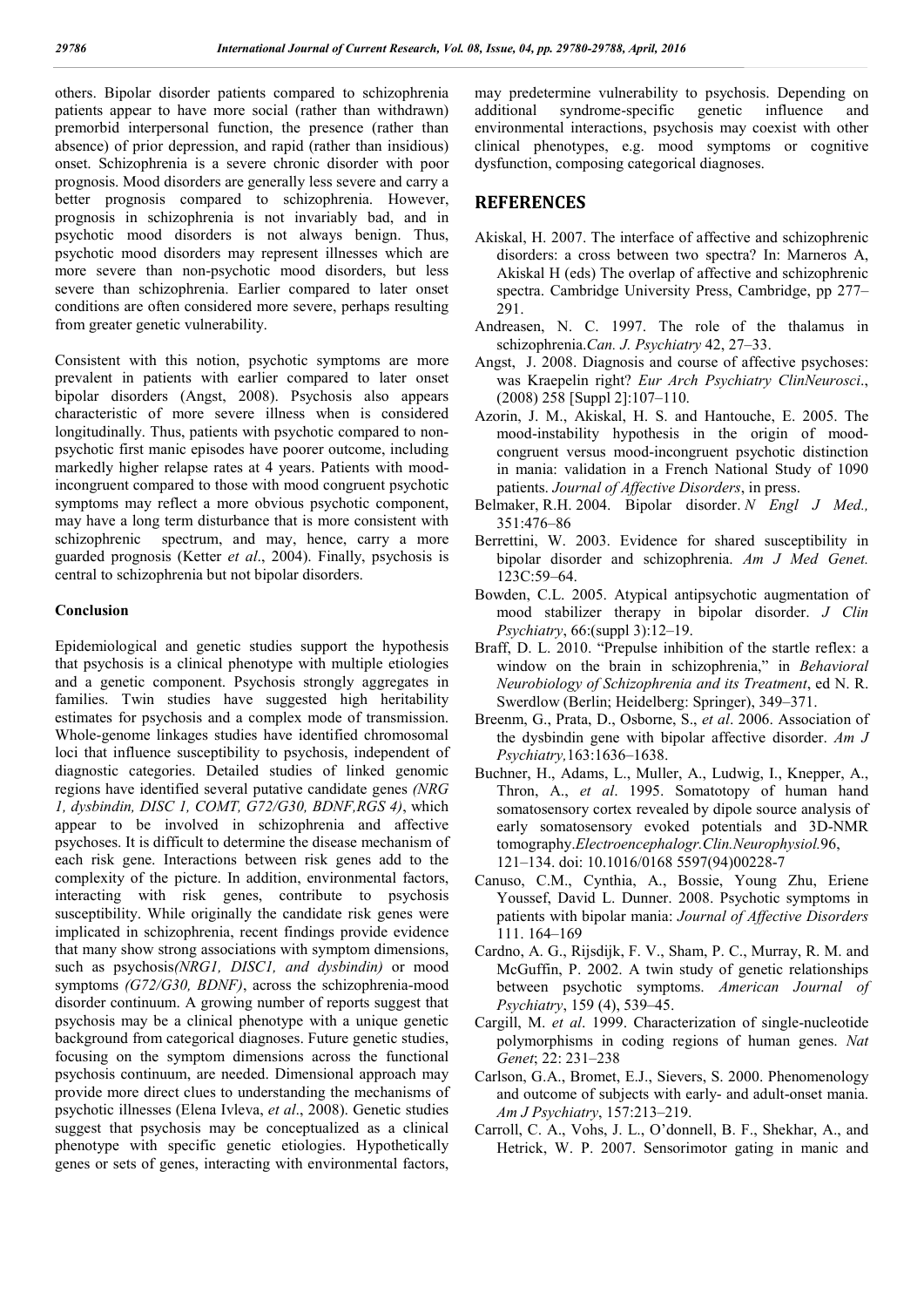mixed episode bipolar disorder.*BipolarDisord.*9, 221–229. doi: 10.1111/j.1399-5618.2007.00415.x

- Chumakov, I., Blumenfeld, M., Guerassimenko, O., *et al*. 2002. Genetic and physiological data implicating the new human gene G72 and the gene for D-amino acid oxidase in schizophrenia. ProcNatlAcadSci USA. 99:13675–13680.
- Craddock, N., O'Donovan, M.C., Owen, M.J. 2006. Genes for schizophrenia and bipolar disorder?Implications for psychiatric nosology. Schizophr Bull 32:9–16.
- Craddock, N., Owen, M.J. 2005. The beginning of the end for the Kraepelinian dichotomy*. Br J Psychiatry* 186:364–366
- Crow, 2007. T. J. Overlapping of the spectra: The continuum of psychosis and its genetic basis, Cambridge University Press, Cambridge, pp 43-55.
- Deicken, R. F., Johnson, C., Eliaz, Y., and Schuff, N. 2000. Reduced concentrationsof thalamic N-acetylaspartate in male patients with schizophrenia. *Am. J.Psychiatry,* 157, 644–647. doi: 10.1176/appi.ajp.157.4.644
- Detera-Wadleigh, S.D., McMahon, F.J. 2006. G72/G30 in schizophrenia and bipolar disorder: review and metaanalysis. *Biol Psychiatry*, 60:106–114 .
- Dunayevich, E., Keck, P.E. 2000. Jr.Prevalence and description of psychotic features in bipolar mania. *Curr Psychiatry Rep*. Aug;2(4):286-90.
- Elena Ivleva, Gunvant Thaker and Carol A. 2008. Tamminga: Comparing Genes and Phenomenology in the Major Psychoses: Schizophrenia and Bipolar 1 Disorder. *SchizophreniaBulletin.*, 34(4):734-742
- Ettinger, U., Picchioni, M., Landau, S.,Matsumoto, K., Van Haren, N. E.,Marshall, N., *et al*. 2007. Magnetic resonance imaging of the thalamus and adhesion interthalamica in twins with schizophrenia. *Arch. Gen. Psychiatry,* 64, 401– 409. doi: 10.1001/archpsyc.64.4.401
- Flint, J., Munafo, M.R. 2007. The endophenotype concept in psychiatric genetics. *Psychol Med*., 37:163–180.
- Georgieva, L., Dimitrova, A., Nikolov, I., *et al*. 2002. Dopamine transporter gene (DAT1) VNTR polymorphism in major psychiatric disorders: family-based association study in the Bulgarian population. *Acta Psychiatr Scand*., 105:396-399.
- Giakoumaki, S. G., Roussos, P., Rogdaki, M., Karli, C., Bitsios, P., and Frangou, S. 2007. Evidence of disrupted prepulse inhibition in unaffected siblingsof bipolar disorder patients. *Biol. Psychiatry* 62, 1418–1422. doi: 10.1016/j.biopsych.2006.12.002
- Goldman, D., Ducci, F. 2007. Deconstruction of vulnerability to complex diseases: enhanced effect sizes and power of intermediate phenotypes. *Scientific World Journal*, 7:124– 130.
- Goodwin, F.K., Jamison, K.R. Manic-Depressive Illness. 1990. New York, NY: Oxford University Press.
- Green, E.K., Raybould, R., Macgregor, S., Gordon-Smith, K. *et al*, 2005. Operation of the schizophrenia susceptibility gene, neuregulin 1, across traditional diagnostic boundaries to increase risk for bipolar disorder. *Arch Gen Psychiatry*, 62:642–648.
- Greenwood, T.A.*,* Alexanser, M.*,* Keck, P.E. *et al. 2001.*  Evidence for linkage disequilibrium between the dopamine transporter and bipolar disorder*. Am J Med Genet.,*  105*:142.*
- Grunehage, F., Schulze, T.G., Muller, D.J., Lanczik, M., Franzek, E., Albus, M. *et al*. 2000. Systematic screening for DNA sequence variation in the coding region of the human dopamine transporter gene (DAT1). *Mol Psychiatry*, 5: 275-282.
- Hafner, H., Maurer, K., Trendler, G., *et al*. 2005. Schizophrenia and depression: challenging the paradigm of two separate diseases—a controlled study of schizophrenia, depression and healthy controls. *Schizophr Res*., 77::11–24.
- Hagenmuller, F., Heekeren, K., Theodoridou, A., Walitza, S., Haker, H., Rössler, W., and Kawohl, W. 2014. Early somatosensory processing in individuals at risk fordeveloping psychoses. *Frontiers in Behavioral Neuroscience*, 8
- Hamshere, M.L., Bennett, P., Williams, N., *et al*. 2005. Genome-wide linkage scan in schizoaffective disorder: significant evidence for linkage (LOD= 3.54) at 1q42 close to DISC1, and suggestive evidence at 22q11 and 19q13. *Arch Gen Psychiatry,* 62:1081–1088.
- Harrow, M., Grossman, L.S., Herbener, E.S., Davies, E.W. 2000. Ten-year outcome: patients with schizoaffective disorders, schizophrenia, affective disorders and moodincongruent psychotic symptoms. *Br J Psychiatry,* 177:421–426.
- Heinz, A., Goldman, D., Jones, D.W., Palmour, R., Hommer, D, Gorey, J.G. *et al*. 2000. Genotype influences *in vivo* dopamine transporter availability in human striatum. *Neuropsychopharmacology*., 22: 133-139.
- Hennah, W., Tuulio-Henriksson, A., Paunio, T, *et al*. 2005. A haplotype within the DISC1 gene is associated with visual memory functions in families with a high density of schizophrenia. *Mol Psychiatry,* 2005. 10::1097–1103.
- Hodgkinson, C.A., Goldman, D., Jaeger, J., *et al* 2004. Disrupted in schizophrenia 1 (DISC1): association with schizophrenia, schizoaffective disorder, and bipolar disorder. *Am J Hum Genet*, 75(5):862-872.
- Hong, L.E., Mitchell, B.D., Avila, M.T., *et al*. 2006. Familial aggregation of eye-tracking endophenotypes in families of schizophrenic patients. *Arch Gen Psychiatry*, 63::259–264.
- Jonathan Mill, Philip Asherson, Ian Craig and Ursula M D'Souza: Transient expression analysis of allelic variants of a VNTR in the dopamine transporter gene (*DAT1*).*BMC Genetics.,* 2005, 6:3.
- Joober R*,* Toulouse A*,* Benkelfat C *et al.* DRD3 and DAT1 genes in schizophrenia: an association study*. J Psychiatr Res.,* 2000*;*34*:* 285*–*291*.*
- Kathmann N, Hochrein A, Uwer R, *et al*. Deficits in gain of smooth pursuit eye movements in schizophrenia and affective disorder patients and their unaffected relatives. *Am J Psychiatry*, (2003) 160::696–702
- Keck, P.E., McElroy, S.L., Havens, J.R., Altschuler, L.L., Nolen, W.A., Frye, M.A., Suppes, T., Denicoff, K.D., Kupka, R., Leverich, G.S., Rush, J.A., Post, R.M., 2003. Psychosis in bipolar disorder:phenomenology and impact on morbidity and course of illness. *Comp. Psychiatry*, 44, 263–269.
- Ketter, T., Wang, P.W., Becker, O.V., Nowakowska, C., Yang, Y., 2004. Psychotic bipolar disorders: dimensionally similar to orcategorically different from schizophrenia? *Journal of Psychiatric Research,* 38, 47– 61